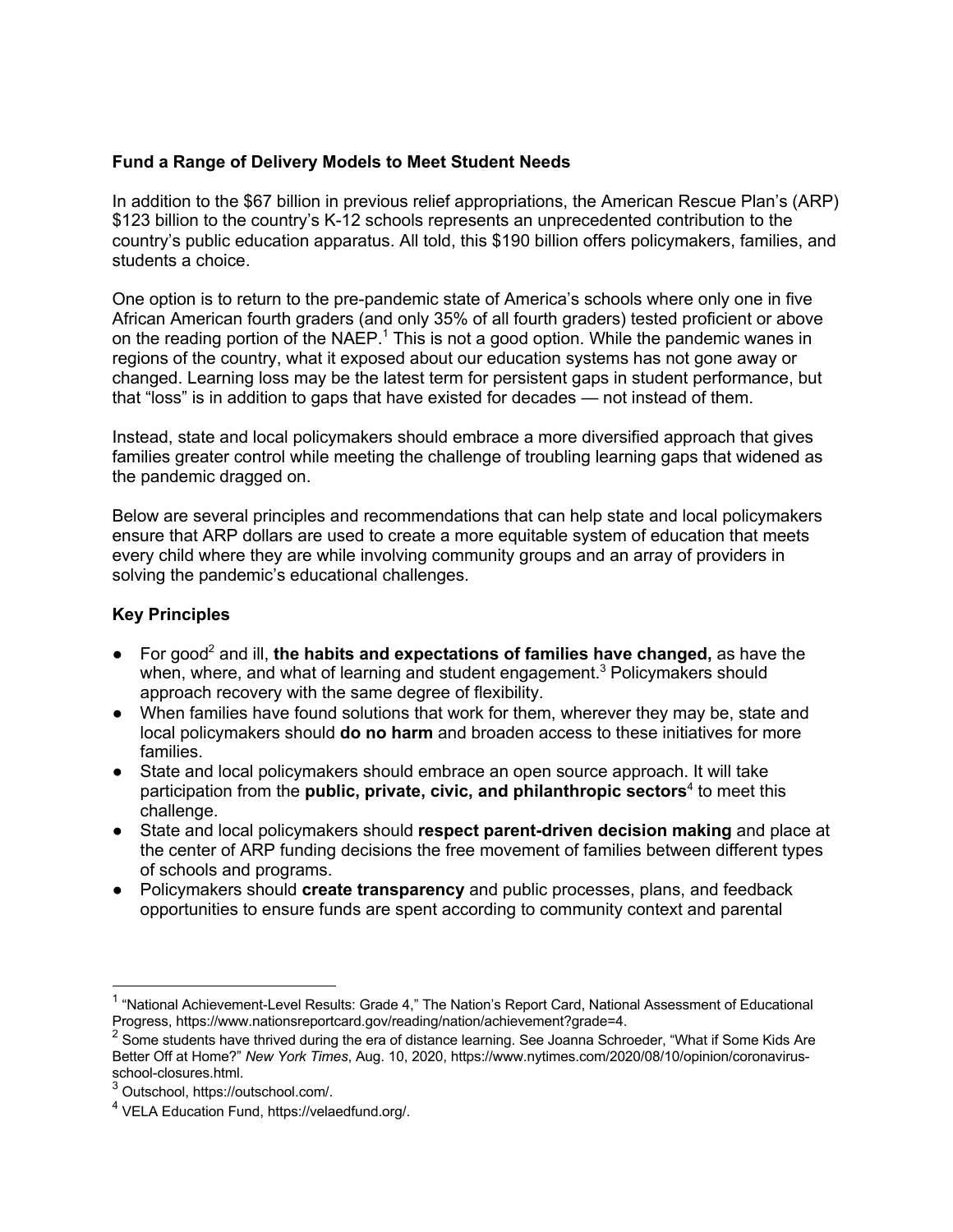demand: $5$  all proposed expenditures should be publicly available for review before they are finalized.

### **Recommendations**

No one system can solve the broad educational challenges of the pandemic or address preexisting gaps that have only grown since 2020. A modernized approach to education funding that allows for a diverse universe of providers and empowers families with a range of options is essential.

### *Modernize Education Funding Arrangements*

ARP funds provide a once-in-a-lifetime chance for states to modernize how education is funded. This includes reforming school funding formulas while holding many schools and districts harmless. States have the opportunity to make dollars truly follow students while ending disparities in funding based on where a child lives, local property wealth, or whether a child attends a district or charter school, a private school, is homeschooled, or chooses another option. Additionally, and perhaps most importantly, states can unwind school finance from the noxious legacy of housing discrimination and residential school assignment that defined much of the 20th century.<sup>6</sup>

In parallel to reforming school funding formulas, however, SEAs and LEAs can and should also use a wide range of funding vehicles *outside* funding formulas to give families greater control as they assemble the learning of their children during the recovery and into the future. There are numerous mechanisms for doing so.

State and local policymakers can:

- Add funding for educational expenses to programs through which families are already receiving state or federal supports. For example, New York is one of many states that awarded funds directly to families so they could purchase food due to COVID school closures through a Pandemic EBT.7
- Set a per-child limit and reimburse families directly for educational activities, as Idaho has done with its "Strong Families, Strong Students" program,<sup>8</sup> and Oklahoma did with its "Bridge the Gap" digital wallet. $9$
- States should consider the creation of Lifelong Learning Accounts Baby Bonds<sup>10</sup> for education — where ARP funds can be deposited for families. Unused funds can be used for

<sup>5</sup> "U.S. Education Department Releases State Plan Template for the American Rescue Plan Elementary and Secondary School Emergency Relief Fund," U.S. Department of Education, April 21, 2021,

https://www.ed.gov/news/press-releases/us-education-department-releases-state-plan-template-american-rescueplan-elementary-and-secondary-school-emergency-relief-fund.

<sup>6</sup> Dorothy A. Brown, "Your Home's Value Is Based on Racism," *New York Times*, March 20, 2021,

https://www.nytimes.com/2021/03/20/opinion/home-value-race-taxes.html.

<sup>&</sup>lt;sup>7</sup> "Pandemic-EBT: Food Benefits for Families," Hunger Solutions New York, https://hungersolutionsny.org/covid-19/pebt/.

<sup>8</sup> "Strong Families, Strong Students Website Is Live," Idaho State Board of Education, October 21, 2020, https://boardofed.idaho.gov/resources/strong-families-strong-students-website-is-live/.

<sup>&</sup>lt;sup>9</sup> "Gov. Stitt Announces 'Bridge the Gap' Funds to Aid Families with School Materials," Griffin Communications, http://www.khits.com/story/5f3490be4c1f2b0c0c932641/gov-stitt-announces-bridge-the-gap-funds-to-aid-familieswith-school-materials.

<sup>10</sup> Landergan, Katherine, "Booker reintroduces 'baby bonds' bill to give all newborns a \$1K savings account," *Politico,*  February 4, 2021, https://www.politico.com/states/new-jersey/story/2021/02/04/booker-reintroduces-baby-bonds-billto-give-all-newborns-a-1k-savings-account-9425345.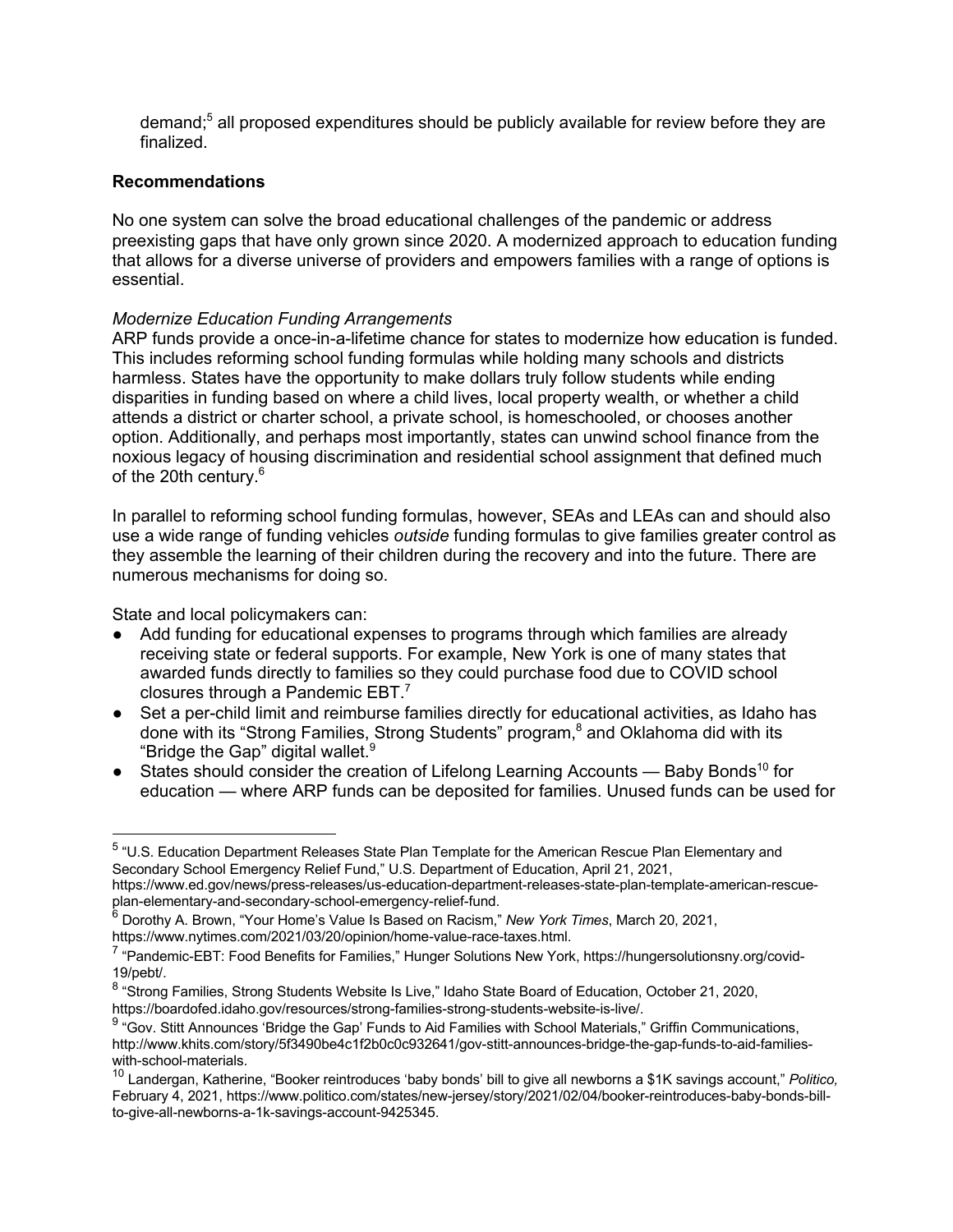future educational expenditures like college tuition<sup>11</sup> and future training and certificate programs<sup>12</sup> to fill the skills gap.

- Incentivize tutoring and enrichment providers to recruit children directly and then draw down ARP funds for services rendered.
- Expand eligibility and increase funding in states that already have Education Savings Accounts, scholarship tax credits, or voucher programs in place.

Wherever possible, SEAs and LEAs should partner with existing organizations and efforts. This includes directing funds to existing recovery and enrichment efforts instead of attempting to replicate or supplant them. For example, a district could use ARP funds to expand the reach of a preexisting philanthropic effort, such as the Haslam Foundation's Tennessee Tutoring Corps.13 In addition, SEAs and LEAs should partner with organizations that already have a history of facilitating the educational decision making of parents and families, such as Scholarship Granting Organizations (SGOs) like the Children's Scholarship Fund, Step Up for Students, and Empower Illinois.

### *Deploying Modern Education Funding Arrangements to Meet Student Needs*

If SEAs and LEAs are able to modernize their funding systems to place more decision-making power in the hands of families, they also need to support the cultivation of options that can meet the needs of families. The post-pandemic preferences of families in communities across the country are sure to be varied. SEAs and LEAs will need to consider how more flexible funding systems can support the range of options, including:

- Summer Programming: The fall is too late to engage children who have had disparate experiences with distance learning. Academic remediation and acceleration, cultural and social enrichment, SEL interventions, outdoor recreation, camps, and reconnection with their communities during the summer months all provide excellent opportunities to partner with a wide range of public, private, and community providers — in addition to school districts — to catch kids up and make them whole.
- An In-Person Option: While some families desire a virtual option and are wary of a return to face-to-face schooling, others are desperate for just such an option. An in-person option for every family that desires one should be foundational. Funds should flow across attendance zones, municipal boundaries, and school sectors (public, private, charter, micro, pod) to enable such an option. State and local policymakers should use federal relief dollars, including Emergency Assistance for Non-Public School Funds, to support this option.14
- *A Permanent Virtual Option*: A yearlong experiment in virtual learning gave states, schools, and providers of all types the opportunity to build out full programs of instruction for online delivery. We should make these options available in perpetuity for students who need to be caught up and for students who are positioned to have their learning accelerated.<sup>15</sup> This option should be available without regard to the location of the provider or the student.

<sup>11</sup> Osborne, David, "The progressive way to ease student debt burdens," *The Hill,* February 18, 2021, https://thehill.com/opinion/education/539342-the-progressive-way-to-ease-student-debt-burdens.

<sup>&</sup>lt;sup>12</sup> Suffren, Quinten and Dr. Danielle Mezera, "Putting Career and Technical Education to Work for Students: A Playbook for State Policymakers," November 2017, https://excelined.org/wp-

content/uploads/2020/10/ExcelinEd.PuttingCTEtoWorkforStudents.APlaybookforStatePolicymakers.November2017.F INAL\_.pdf.

<sup>&</sup>lt;sup>13</sup> Tennessee Tutoring Corps, https://tntutoringcorps.org/.

<sup>&</sup>lt;sup>14</sup> "Emergency Assistance for Non-Public School Funds," Office of Elementary & Secondary Education, U.S. Department of Education, https://oese.ed.gov/offices/education-stabilization-fund/emergency-assistance-non-publicschools/.

<sup>15</sup> Florida Virtual School, https://www.flvs.net/.